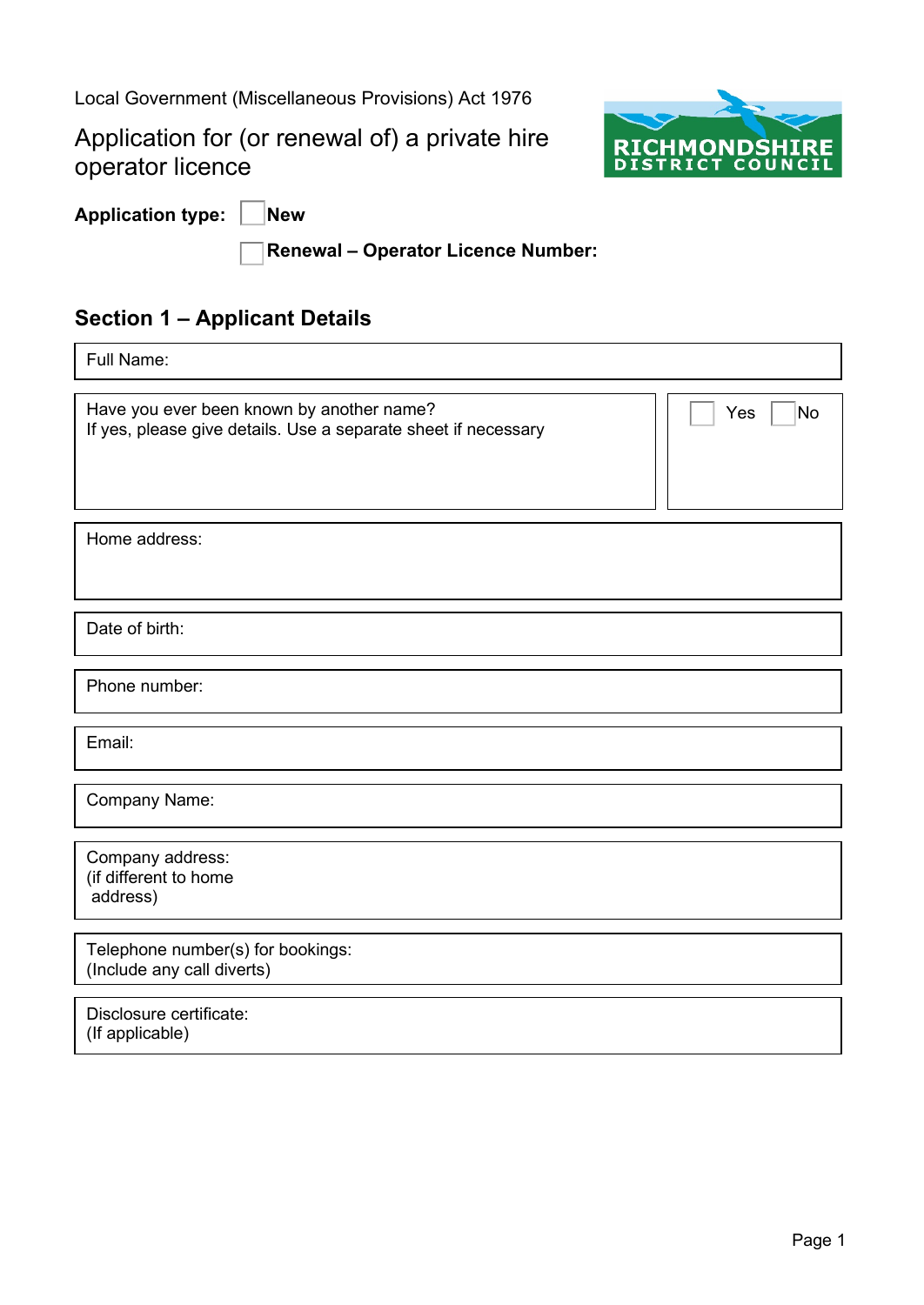## **Section 2 – Operation Details**

Total number of vehicles to be operated under this licence: (Details to be entered in Section 4)

 Has planning permission been obtained for the use of the premises as a private hire operating business?

 $\Box$ Yes  $\Box$ No

If it was obtained, what date was this planning permission granted?

|       | . |  |
|-------|---|--|
| Date: |   |  |

| Type of operation: $\vert$ | Individual      |
|----------------------------|-----------------|
|                            | Partnership     |
|                            | Limited company |

Please provide details of all partners, directors and anyone else who is involved in the running of the business in the following table. Use a separate sheet if necessary:

| Name | Address | Date of birth | Position |
|------|---------|---------------|----------|
|      |         |               |          |
|      |         |               |          |
|      |         |               |          |

| Name | Offence (inc date) | Court | Sentence |
|------|--------------------|-------|----------|
|      |                    |       |          |
|      |                    |       |          |
|      |                    |       |          |

| Have you, or any of the persons involved in the running of the business ever<br>been declared bankrupt?<br>  If yes, please provide details in the following table. Use a separate sheet if   <br>necessary | 'Yes | $\overline{\textsf{No}}$ |
|-------------------------------------------------------------------------------------------------------------------------------------------------------------------------------------------------------------|------|--------------------------|
|                                                                                                                                                                                                             |      |                          |

| Name | Details of bankruptcy declaration (including dates) |  |
|------|-----------------------------------------------------|--|
|      |                                                     |  |
|      |                                                     |  |
|      |                                                     |  |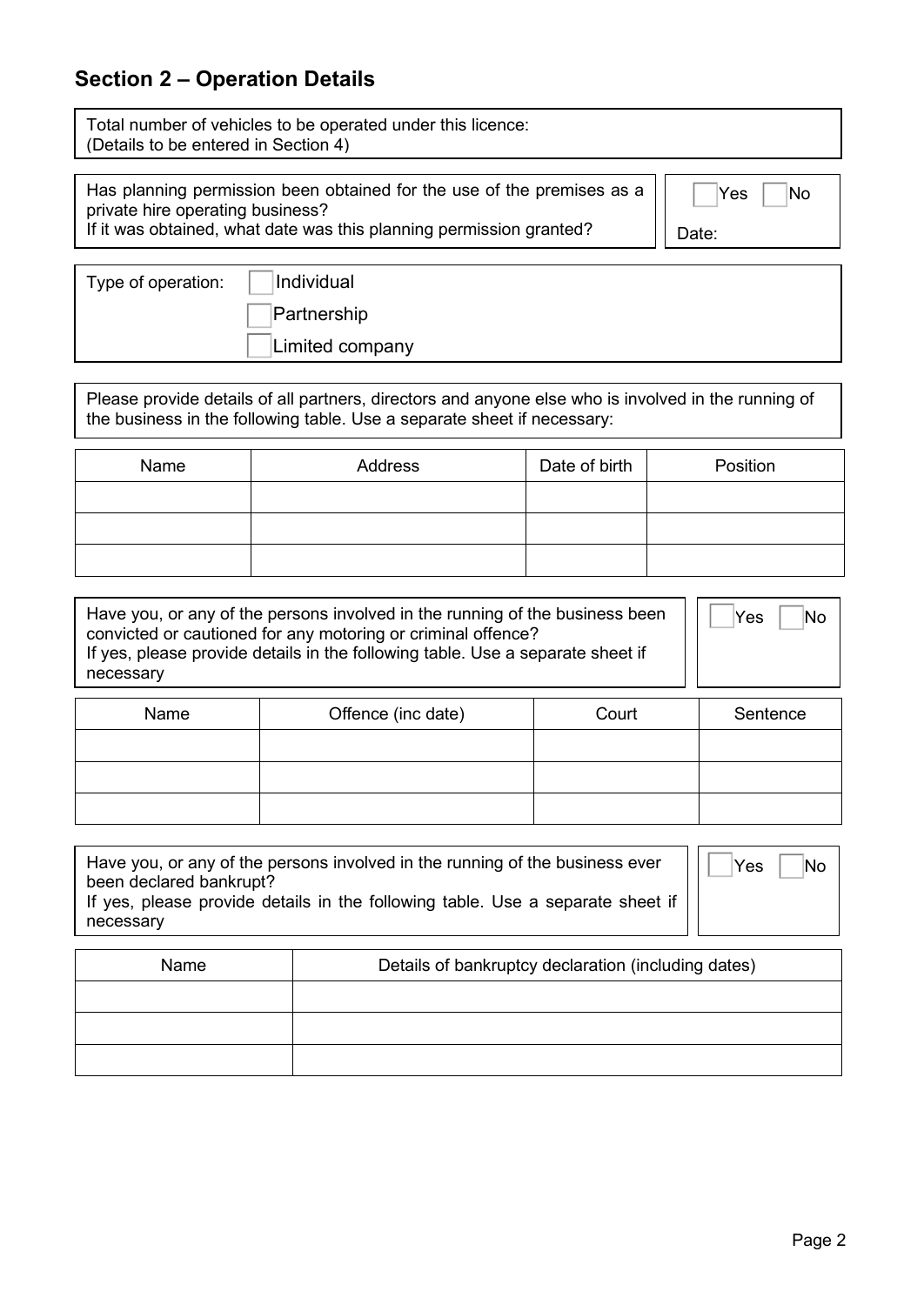| necessary | Have you, or any of the persons involved in the running of the business ever<br>had a private hire operator licence refused, suspended or revoked?<br>If yes, please provide details in the following table. Use a separate sheet if | Yes<br>No |
|-----------|--------------------------------------------------------------------------------------------------------------------------------------------------------------------------------------------------------------------------------------|-----------|
| Name      | Details of refusal, suspension or revocation                                                                                                                                                                                         |           |
|           |                                                                                                                                                                                                                                      |           |
|           |                                                                                                                                                                                                                                      |           |
|           |                                                                                                                                                                                                                                      |           |

## **Section 3 – Declaration and Signature**

declaration. **I hereby declare that the information provided on this form is true to the best of my knowledge and I understand that it is a criminal offence to make a false statutory** 

declaration.<br>I undertake to operate and maintain records of hiring in accordance with the  **Act 1976 and as set out in Appendix J of the Richmondshire District Council (the Council) hackney carriage and private hire policy. The hiring records may be inspected requirements under Section 56(2) of the Local Government (Miscellaneous Provisions) at all reasonable times by an authorised officer of the Council or a Police Officer and a printed copy of any computerised hiring records will be provided on request** 

| <sup>1</sup> Signature: |  |
|-------------------------|--|
| Name (please print):    |  |

Date of Signature:

Details of the [current fees](https://www.richmondshire.gov.uk/licensing/) are available on the website and the [payment](https://www.richmondshire.gov.uk/pay/) can also be made via the website.

This form and supporting documents should be returned by email to [licensing@richmondshire.gov.uk](mailto:licensing@richmondshire.gov.uk) 

 **use the information you have provided on this form for the prevention and detection of fraud. It may also share this information with other bodies responsible for auditing and administering This authority is under a duty to protect the public funds it administers, and to this end, may public funds for these purposes**.